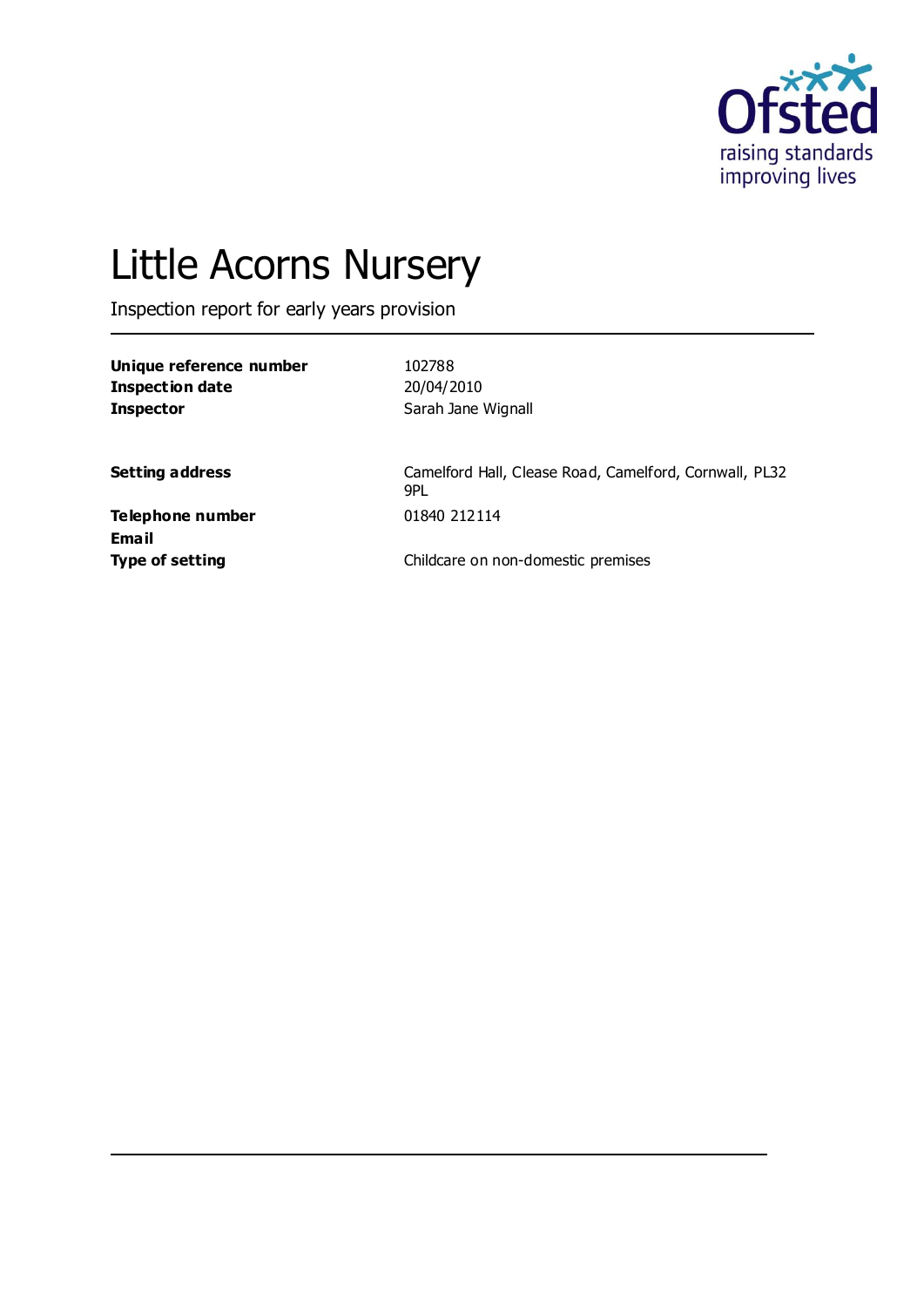The Office for Standards in Education, Children's Services and Skills (Ofsted) regulates and inspects to achieve excellence in the care of children and young people, and in education and skills for learners of all ages. It regulates and inspects childcare and children's social care, and inspects the Children and Family Court Advisory Support Service (Cafcass), schools, colleges, initial teacher training, work-based learning and skills training, adult and community learning, and education and training in prisons and other secure establishments. It rates council children's services, and inspects services for looked after children, safeguarding and child protection.

If you would like a copy of this document in a different format, such as large print or Braille, please telephone 0300 123 1231, or email enquiries@ofsted.gov.uk.

You may copy all or parts of this document for non-commercial educational purposes, as long as you give details of the source and date of publication and do not alter the information in any way.

Royal Exchange Buildings St Ann's Square Manchester M2 7LA

T: 0300 123 1231 Textphone: 0161 618 8524 E: enquiries@ofsted.gov.uk W: [www.ofsted.gov.uk](http://www.ofsted.gov.uk/)

© Crown copyright 2009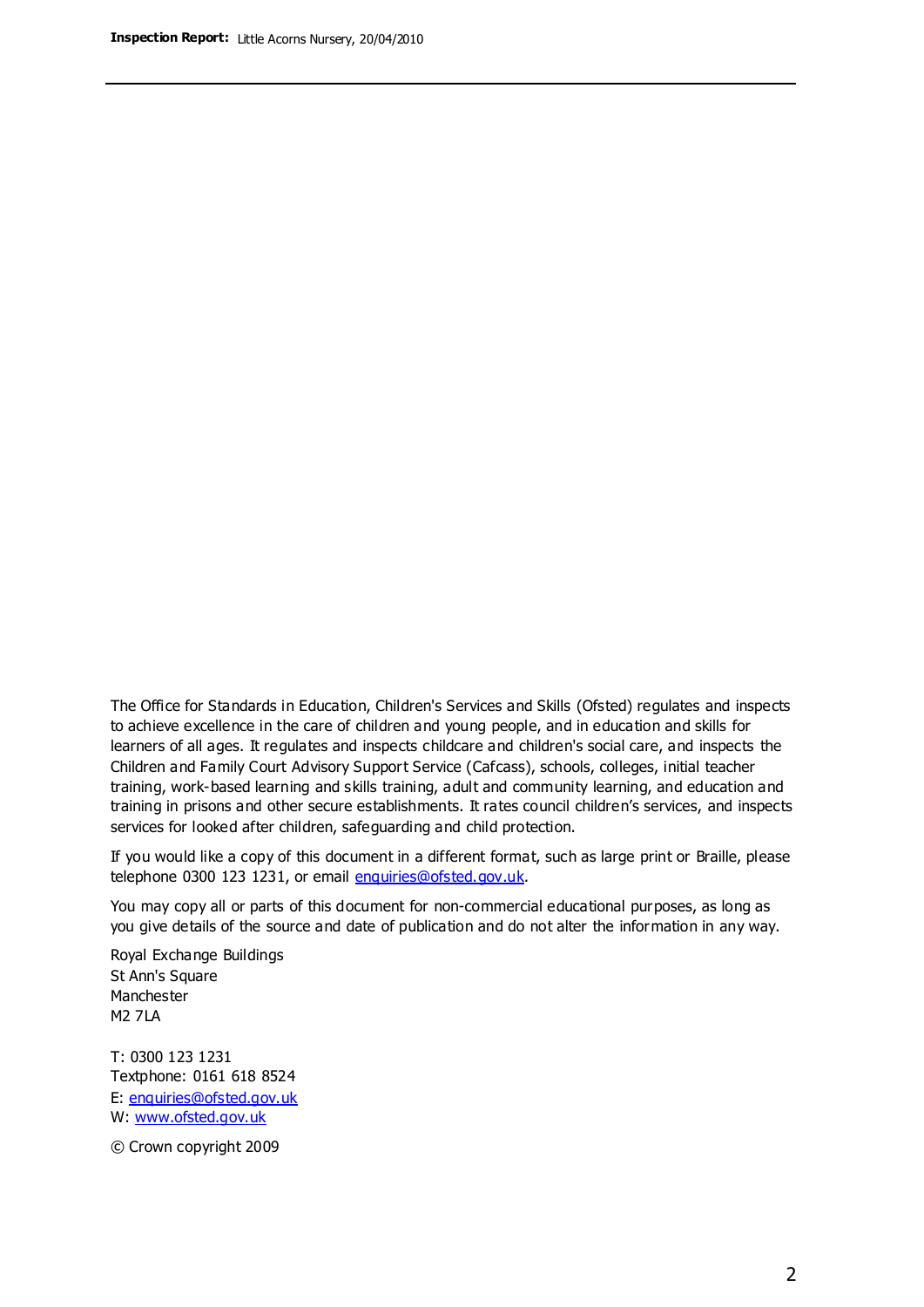## **Introduction**

This inspection was carried out by Ofsted under Sections 49 and 50 of the Childcare Act 2006 on the quality and standards of the registered early years provision. 'Early years provision' refers to provision regulated by Ofsted for children from birth to 31 August following their fifth birthday (the early years age group). The registered person must ensure that this provision complies with the statutory framework for children's learning, development and welfare, known as the *Early* Years Foundation Stage.

The provider must provide a copy of this report to all parents with children at the setting where reasonably practicable. The provider must provide a copy of the report to any other person who asks for one, but may charge a fee for this service (The Childcare (Inspection) Regulations 2008 regulations 9 and 10).

The setting also makes provision for children older than the early years age group which is registered on the voluntary and/or compulsory part(s) of the Childcare Register. This report does not include an evaluation of that provision, but a comment about compliance with the requirements of the Childcare Register is included in Annex B.

Please see our website for more information about each childcare provider. We publish inspection reports, conditions of registration and details of complaints we receive where we or the provider take action to meet the requirements of registration.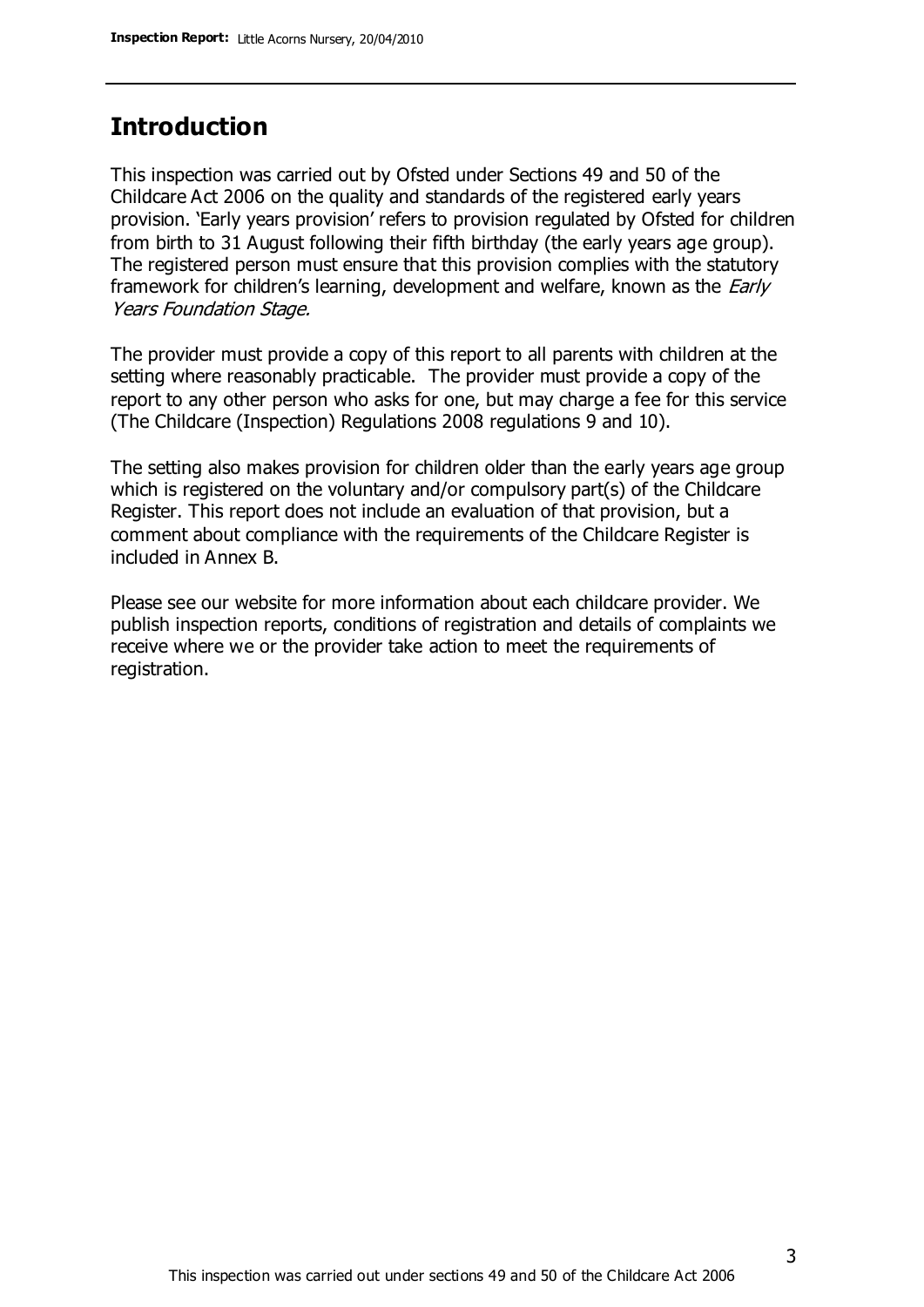# **Description of the setting**

Little Acorns Nursery is a committee run group. It has been operational since 1980 and under its current name since 2006. It operates from designated rooms in Camelford Hall. A secure area is used for outdoor play activities. The setting is open on a Monday and Friday from 9.00am until 3.00pm and from 9.00am until 1.00pm on a Tuesday, Wednesday and Thursday during term time only. A maximum of 20 children aged from two to under eight years may attend the setting at any one time, of these, not more than 20 may be in the early years age group.

There are currently 22 children attending who are within the Early Years Foundation Stage. They live locally. The provision is registered by Ofsted on the Early Years Register and both the compulsory and voluntary parts of the Childcare Register. There are five members of staff, four of whom hold appropriate early years qualifications. The setting receives support from the Local Authority and the Pre-School Learning Alliance.

# **The overall effectiveness of the early years provision**

Overall the quality of the provision is good.

Children thrive in this happy and secure setting. Staff have a very good understanding of children's individual needs and they use this knowledge to plan relevant and meaningful activities that promote their learning and development. Good links with parents and other agencies ensure that children are very well supported. Staff undertake regular risk assessments and daily checks to ensure the environment remains safe and secure. Detailed self-evaluation is undertaken helping the setting identify clear goals for the future.

## **What steps need to be taken to improve provision further?**

To further improve the early years provision the registered person should:

- provide increased opportunities to share and enjoy a wide range of fiction and non fiction books during everyday play
- improve the safety and organisation of the outdoor play area so that staff can be more effectively deployed to support and extend children as they play and learn.

# **The effectiveness of leadership and management of the early years provision**

Children are safeguarded by well thought through policies and procedures and the knowledge and understanding of staff. Systems are in place to ensure all adults working with children are suitably checked and vetted and that unchecked adults are not left unsupervised with children. Staff and helpers are clear in their roles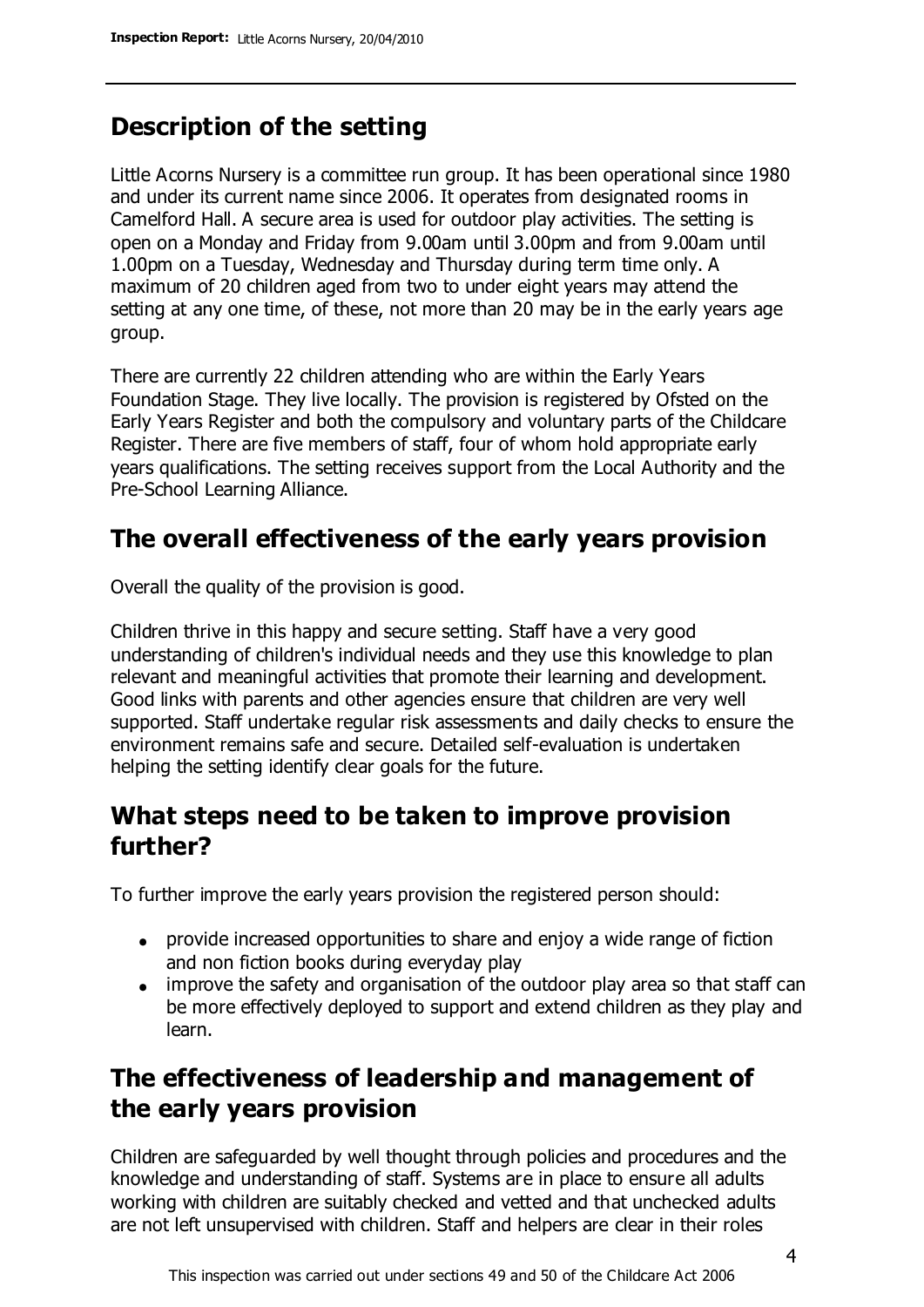and responsibilities and as a result sessions run well. Comprehensive risk assessments and daily checks are used to ensure the continued safety of both the indoor and outdoor environment. Recently introduced security systems ensure the premises are extremely secure. Staff encourage children to be aware of safety issues and they regularly participate in 'Safety week' where they learn about the support services such as the fire service, police and lifeboats.

Staffing arrangements are well organised with clear roles and responsibilities being assigned. The manager is a strong and committed leader who ensures all operational aspects of the setting are extremely well organised and effective. Staff deployment is well thought through enabling staff to offer children high levels of support and supervision as they play. The current organisation of the outdoor play area requires one member staff to monitor use of the large slide, limiting her ability to engage more widely with children. Staff have correctly identified this and are currently seeking funding to improve this area of play.

The play room is well presented with clearly defined areas of play. Children have lots of opportunity to self select and make choices. Very good use of the outdoors allows children to play freely and explore, for instance, they enthusiastically fill watering cans to water the strawberries and tomatoes that they have planted, or use paintbrushes and water to draw and make marks on the walls and floor. Staff ensure children with additional needs are very well supported and fully participate in all aspects of play.

Regular self-evaluation helps staff to identify areas for development and improvement such as staff training needs, funding applications and changes to the organisation of sessions, for instance, they have introduced a café style snack system which has proved very effective and beneficial to the children. The setting works well with parents and carers and they are kept fully informed about all aspects of the provision and the progress their children are making. Regular meetings are held with key workers to share and discuss development records and newsletters and notices keep them up to date about forthcoming topics and events.

## **The quality and standards of the early years provision and outcomes for children**

Children are happy and settled at the setting. They arrive confidently and quickly settle to play. New children attending for the first time are well supported by staff who sensitively encourage and support them as they explore the unfamiliar environment and learn about the daily routines. Children show a strong sense of security and belonging within the setting. They have established good relationships with both adults and peers. They are learning to share and take turns and staff reward them for being kind to each other by giving a star at circle time. Children participate well at group times enthusiastically joining in with rhyming songs or answering the register. They are confident as they contribute a song of their own and they are rewarded with claps and support from staff.

Sessions are well organised with a good balance between organised activities and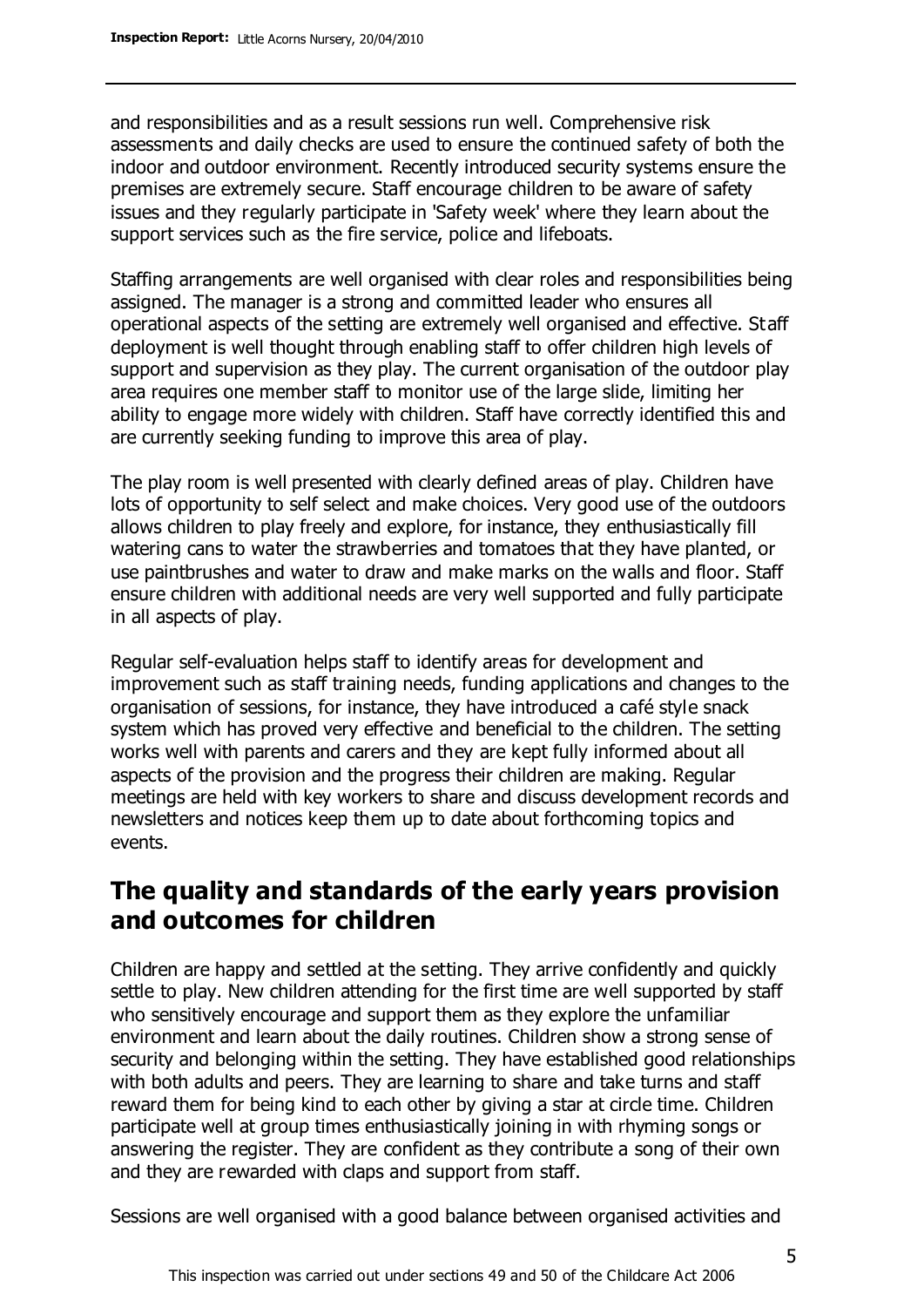free play. Children confidently choose where to play and staff encourage concentration and perseverance when they visit activity tables. For instance, children who complete a jigsaw or listen well at story time are recognised and rewarded at circle time. Staff undertake regular observations and assessments of all children so that individual needs and abilities are well known. As a result they plan appropriate next steps and ensure their support is appropriate. Planning is used to provide a framework for play and topics are often extended and developed where children are engaged and interested.

Children are learning about healthy lifestyles. They are aware of the care needed when playing in the sun and discuss the need for cream and hats during hot weather. Children benefit from the opportunity to play outdoors for a large part of the session. They thoroughly enjoy the opportunity to engage in structured physical activities and free play. Staff help children develop strength and physical skills as they run, jump and climb outside. They enjoy moving like a lion or big cat as they negotiate obstacles in the play ground. The outdoor area is well resourced and children learn as they play, watching plants grow as they water them, making marks as they use chalks and paintbrushes and learning to take turns as they use the slide and wheeled toys. They are learning to make healthy choices as they help themselves to fresh vegetables and pour themselves a drink at snack time. Staff offer effective support to children as they visit the café for snack or eat their packed lunch. Special diets and allergies are well known and suitably recorded. Staff work closely with parents regarding medical needs and they are kept fully informed of accidents at the setting.

Children enjoy listening to stories both in large and small groups. They take books home to read with parents and staff encourage them to change these regularly. Books are available in the quiet room, which is not freely accessible throughout the session. Children are learning to recognise their name as they self register at snack time. They draw and make marks and they learn to recognise that print has meaning as they see familiar objects labelled within the playrooms. Staff ensure that children with English as an additional language are well supported and some of their home language is displayed to support their learning. Children have a positive attitude to learning. They are interested and engaged and receive high levels of praise and support and as a result they make good progress in their learning and development.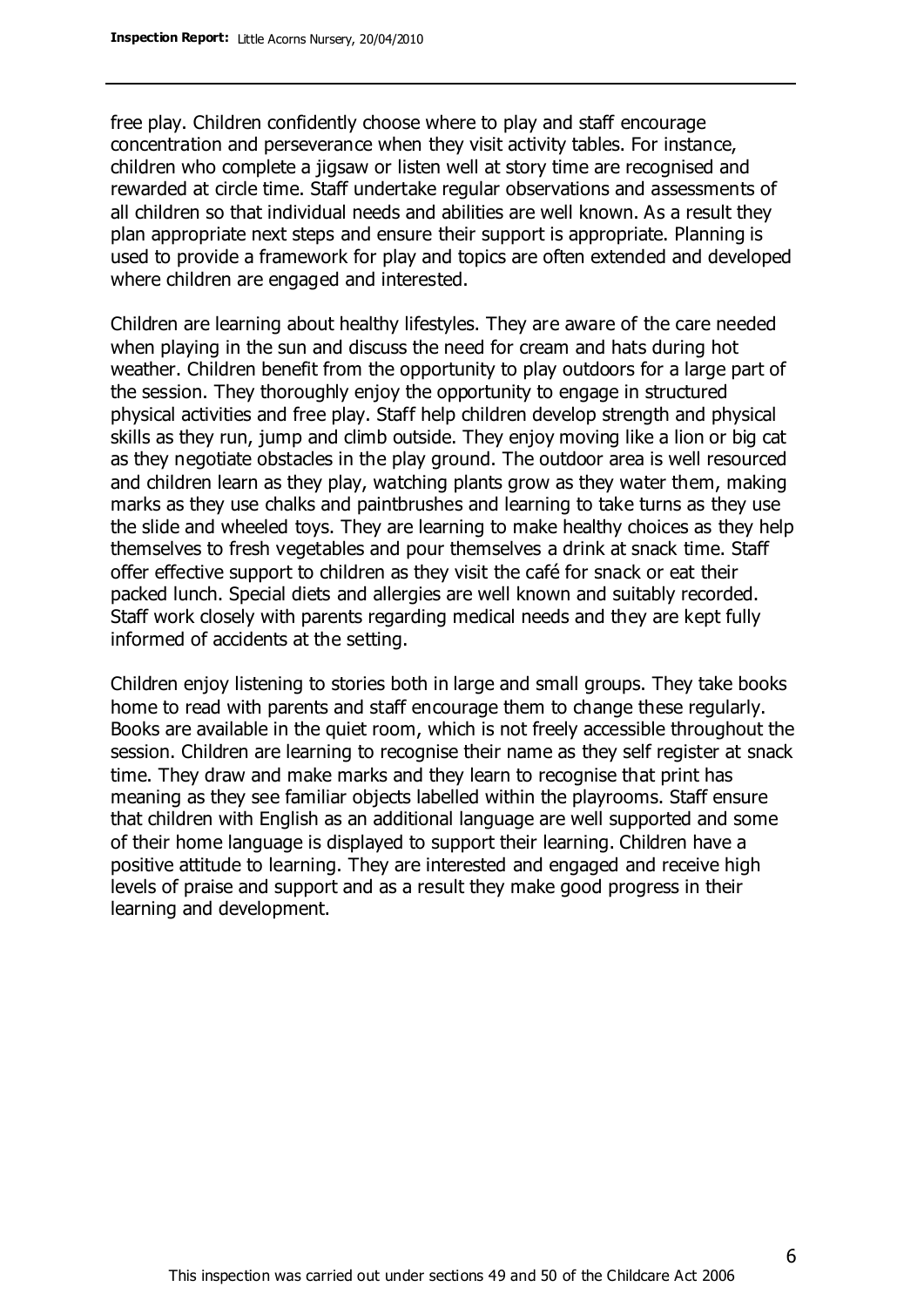# **Annex A: record of inspection judgements**

#### **The key inspection judgements and what they mean**

Grade 1 is Outstanding: this aspect of the provision is of exceptionally high quality Grade 2 is Good: this aspect of the provision is strong Grade 3 is Satisfactory: this aspect of the provision is sound Grade 4 is Inadequate: this aspect of the provision is not good enough

#### **The overall effectiveness of the early years provision**

| How well does the setting meet the needs of the      |  |
|------------------------------------------------------|--|
| children in the Early Years Foundation Stage?        |  |
| The capacity of the provision to maintain continuous |  |
| improvement                                          |  |

#### **The effectiveness of leadership and management of the early years provision**

| How effectively is the Early Years Foundation Stage led           |   |
|-------------------------------------------------------------------|---|
| and managed?                                                      |   |
| The effectiveness of leadership and management in embedding       |   |
| ambition and driving improvement                                  |   |
| The effectiveness with which the setting deploys resources        |   |
| The effectiveness with which the setting promotes equality and    |   |
| diversity                                                         |   |
| The effectiveness of safeguarding                                 | 2 |
| The effectiveness of the setting's self-evaluation, including the | 2 |
| steps taken to promote improvement                                |   |
| The effectiveness of partnerships                                 |   |
| The effectiveness of the setting's engagement with parents and    |   |
| carers                                                            |   |

### **The quality of the provision in the Early Years Foundation Stage**

The quality of the provision in the Early Years Foundation Stage  $\vert$  2

## **Outcomes for children in the Early Years Foundation Stage**

| <b>Outcomes for children in the Early Years Foundation</b>    |  |
|---------------------------------------------------------------|--|
| <b>Stage</b>                                                  |  |
| The extent to which children achieve and enjoy their learning |  |
| The extent to which children feel safe                        |  |
| The extent to which children adopt healthy lifestyles         |  |
| The extent to which children make a positive contribution     |  |
| The extent to which children develop skills for the future    |  |

Any complaints about the inspection or report should be made following the procedures set out in the guidance available from Ofsted's website: www.ofsted.gov.uk